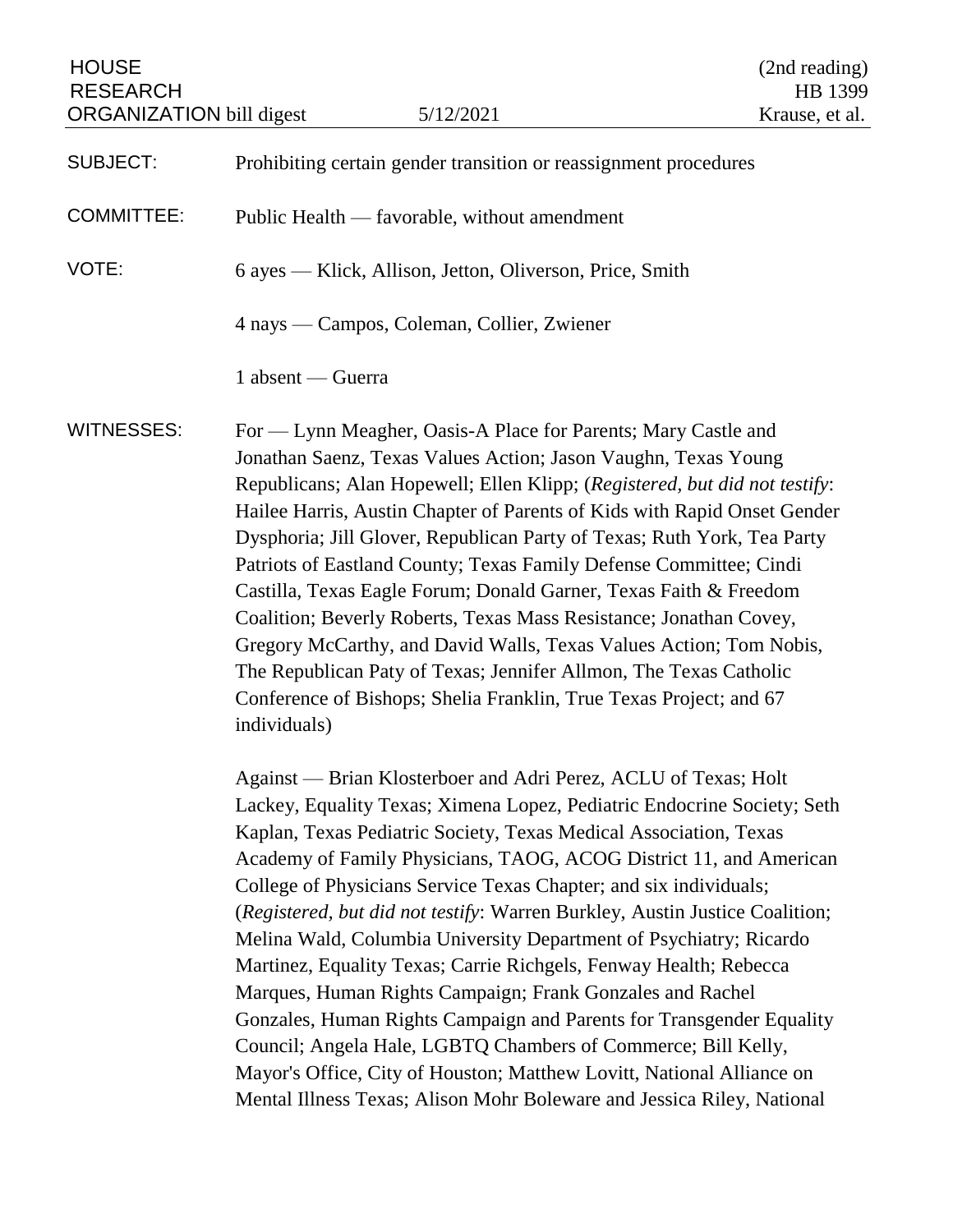## HB 1399 House Research Organization page 2

Association of Social Workers-Texas Chapter; Kelli Busey, Planet Transgender News Media; Leticia Van de Putte, Texas Academy of Physician Assistants; David Reynolds, Texas Chapter of the American College of Physicians; Jan Friese, Texas Counseling Association; Joey Gidseg, Texas Democrats with Disabilities Caucus; Marti Bier and Carisa Lopez, Texas Freedom Network; Christopher Hamilton, Texas Health Action; Joshua Houston, Texas Impact; Dan Finch, Texas Medical Association; Kevin Stewart, Texas Psychological Association; Corisha Rogers, Texas Rising; Dana Harris, The Greater Austin Chamber of Commerce; Maureen Thompson, The Pediatric Endocrine Society; Landon Richie, Emmett Schelling, and Andrea Segovia, Transgender Education Network of Texas; Stephanie Gharakhanian, Workers Defense Action Fund; and 94 individuals)

On — Kevin Stuart, Austin Institute for the Study of Family and Culture; (*Registered, but did not testify*: Shawn Hall Lecuona, Lecuona Law, PLLC, Lecuona Life Ministries, and Burning For Quote)

BACKGROUND: Occupations Code sec. 164.052 prohibits certain conduct by a physician or a license applicant.

DIGEST: HB 1399 would prohibit a physician or other health care provider from performing certain gender transition or reassignment procedures for a child younger than 18 years old.

> **Prohibitions.** Under the bill, for the purpose of transitioning a child's biological sex or affirming the child's perception of the child's sex if that perception was inconsistent with the child's biological sex, a physician or other health care provider could not perform a specified surgery that sterilized the child, including castration, vasectomy, hysterectomy, penectomy, and vaginoplasty.

The bill also would prohibit a physician or provider from providing, administering, prescribing, or dispensing any of the following prescription drugs that induce transient or permanent infertility: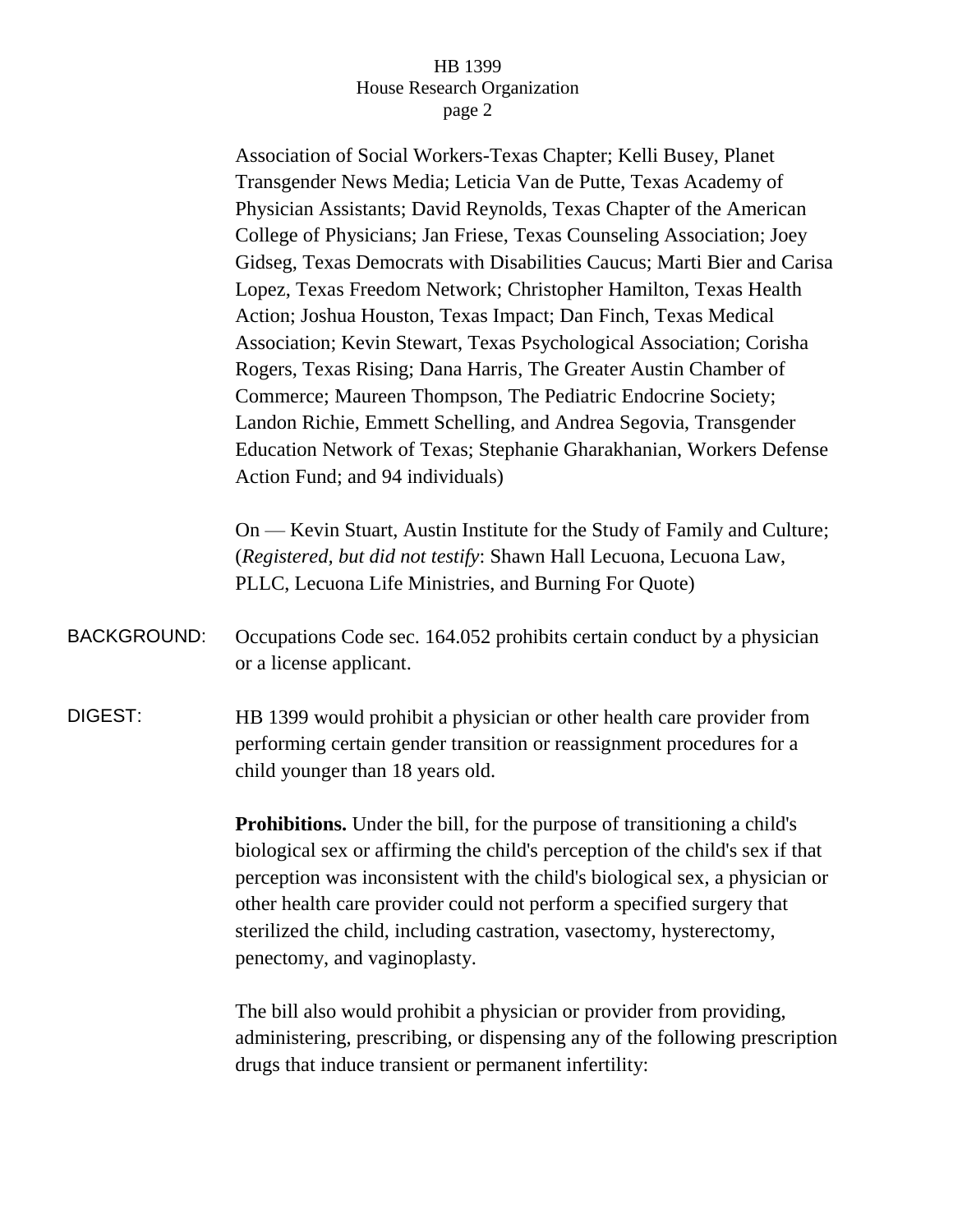## HB 1399 House Research Organization page 3

- puberty suppression or blocking prescription drugs to stop or delay normal puberty;
- supraphysiologic doses of testosterone to females; or
- supraphysiologic doses of estrogen to males.

A physician or health care provider could not remove any otherwise healthy or non-diseased body part or tissue.

*Exceptions.* The prohibited surgeries would not apply in the case of appropriate and medically necessary gender transitioning or gender reassignment procedures or treatments to a child who:

- was born with a medically verifiable genetic disorder of sex development, as specified in the bill; or
- did not have the normal sex chromosome structure for male or female as determined by a physician through genetic testing.

**Professional liability coverage.** The bill would prohibit a professional liability insurance policy issued to a physician or health care provider from including coverage for damages assessed against the physician or health care provider who provided prohibited child gender transitioning or reassignment procedures or treatment.

The bill would apply only to a medical professional liability insurance policy that was issued or renewed on or after January 1, 2022.

**Unemancipated minor.** The bill would prohibit a physician or license applicant from committing certain actions while facilitating the gender transition or treating the gender dysphoria of an unemancipated minor. A physician or license applicant could not:

- provide, administer, prescribe, or dispense a puberty suppression or blocking prescription drug or cross-sex hormone to the minor, including by writing a false or fictitious prescription; or
- perform or attempt to perform a surgical intervention on the minor.